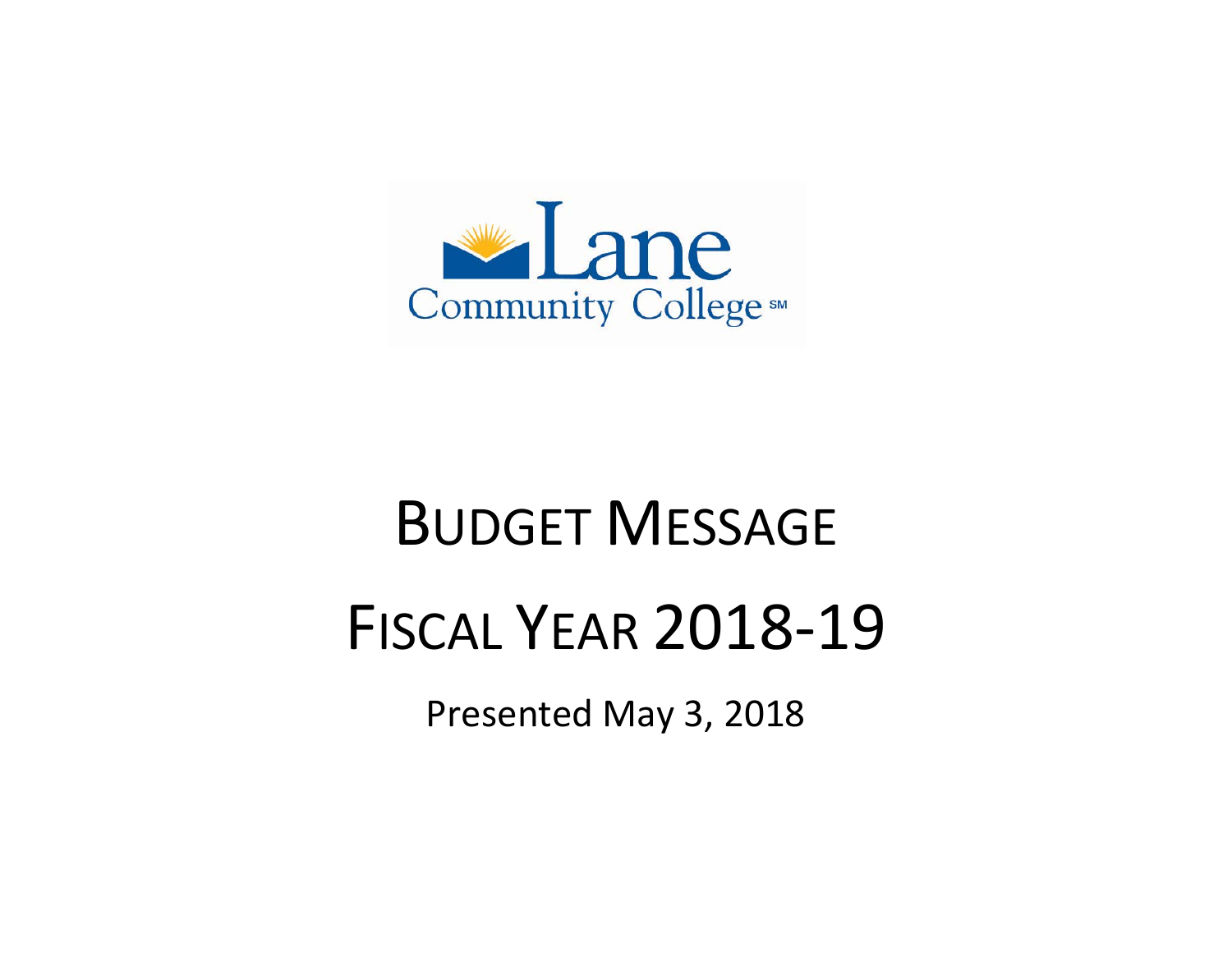Board of Education, Citizen Members of the Budget Committee, President Hamilton, Colleagues, and Lane Community College District Members:

It is my honor to present the proposed fiscal year 2018-2019 budget for Lane Community College. The total proposed annual budget is \$209,141,610. The proposed general fund budget totals \$88,811,048.

Lane's budget reflects the prioritization and allocation of resources to support the college's vision, mission, core themes, and strategic directions.

Vision: Transforming lives through learning.

Mission: Lane is the community's college; we provide comprehensive, accessible, quality, learning-centered educational opportunities that promote student success.

# Core Themes:

Responsive Community Engagement; Accessible and Equitable Learning Opportunities; Quality Educational Environment;

Individual Student Achievement.

Strategic Directions from the college's 2016-2021 Strategic Plan: Commitment to Student Learning and Success; A Culture of Teaching, Leaning, and Innovation; Access, Equity, and Inclusion through Social Justice; Strengthened Community; and, Financial and Environmental Stewardship.

In preparing the proposed budget, revenue and expenditure forecasts are developed within the context of the current economic environment. The college continues to be challenged by declining enrollments, low unemployment rates, long-term state disinvestment in higher education funding, and aging infrastructure.



*As reflected in Chart 1 above, Lane's enrollment has declined more significantly than other Oregon community colleges in the period after The Great Recession. This negatively impacts Lane's percentage allocation of limited state support funds.*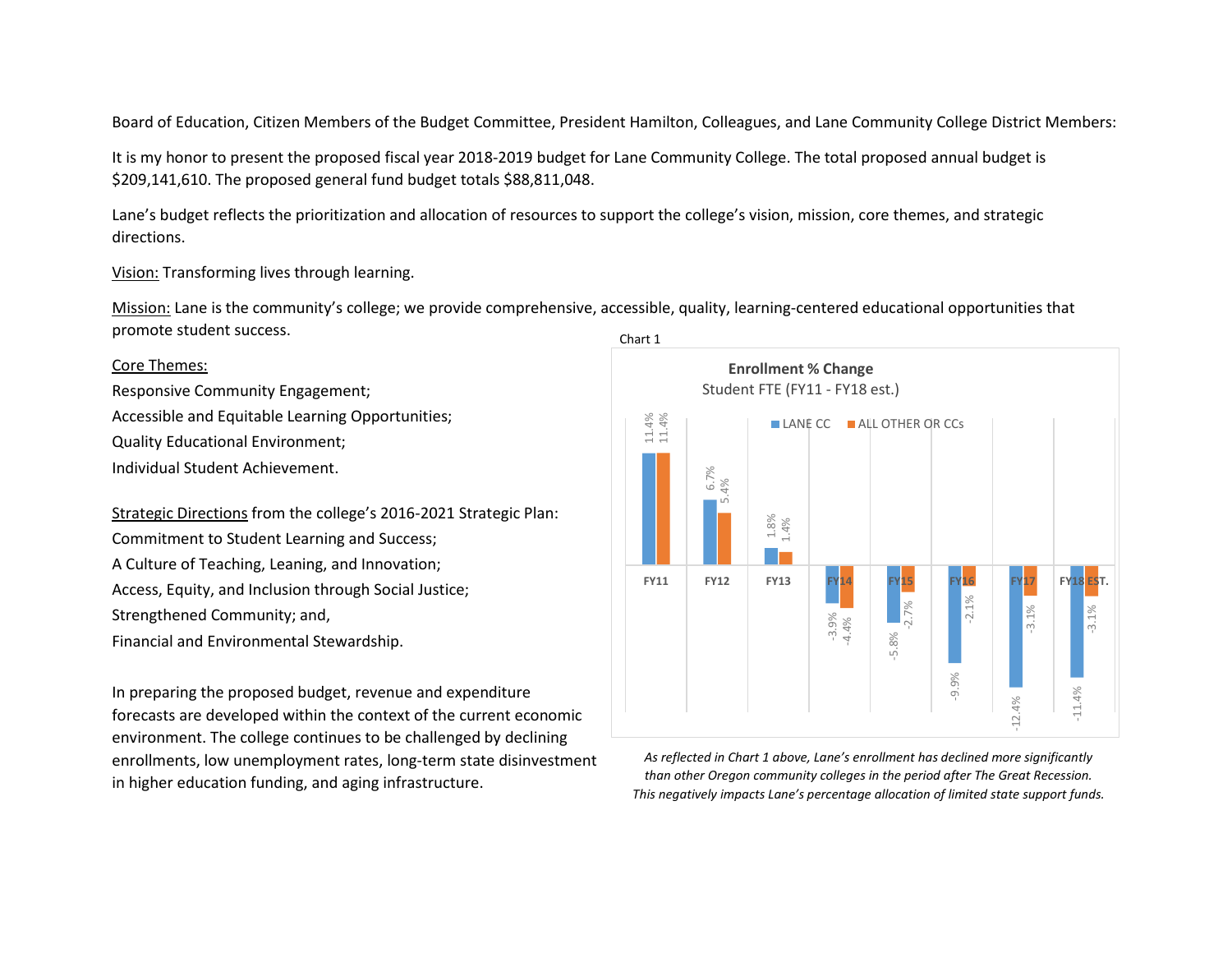The 2018-2019 budget development process was guided by the following four principles:

- 1. The college can no longer afford to do everything it is current doing and must work collaboratively to achieve efficiencies.
- 2. The college must limit the use of one-time funds.
- 3. The college should invest in growth opportunities to meet student and workforce demand.
- 4. The college needs to continue to invest in student success and its infrastructure.

The fiscal year 2018-2019 budget reflects these principles and includes a difficult mix of balancing options that will impact our students, our staff and our community. In order to close a near \$6 million budget gap – due to the use of one-time funds in prior years, personnel cost increases and continued declines in enrollment – the college looked to program revision, reorganization and efficiencies;



increased student enrollment and retention; economic drivers and community partnerships; additional revenue through grant indirect and administrative recovery; and personnel savings through separation incentives and holding vacant positions open.

The proposed budget includes no increase in student tuition or fees beyond the HEPI inflationary index, and includes additional funding to support open educational resources that reduce the overall cost of attendance. The budget also includes an additional \$1.5 million in major maintenance funding to support essential health, safety, and infrastructure needs.

The fiscal year 2018-2019 proposed budget reflects recurring balancing items with limited use of one-time or non-recurring funds. This budget reflects a consensus recommendation from the College Council and its Budget Development Subcommittee.

## **Economic Environment**

The 2017-2019 biennium state allocation for the Community College Support Fund (CCSF) is \$570 million. Due to Lane's continued enrollment declines, the proposed budget assumes an 8.05 percent share of the CCSF as compared to a high of 13.35 percent in fiscal year 2012-2013.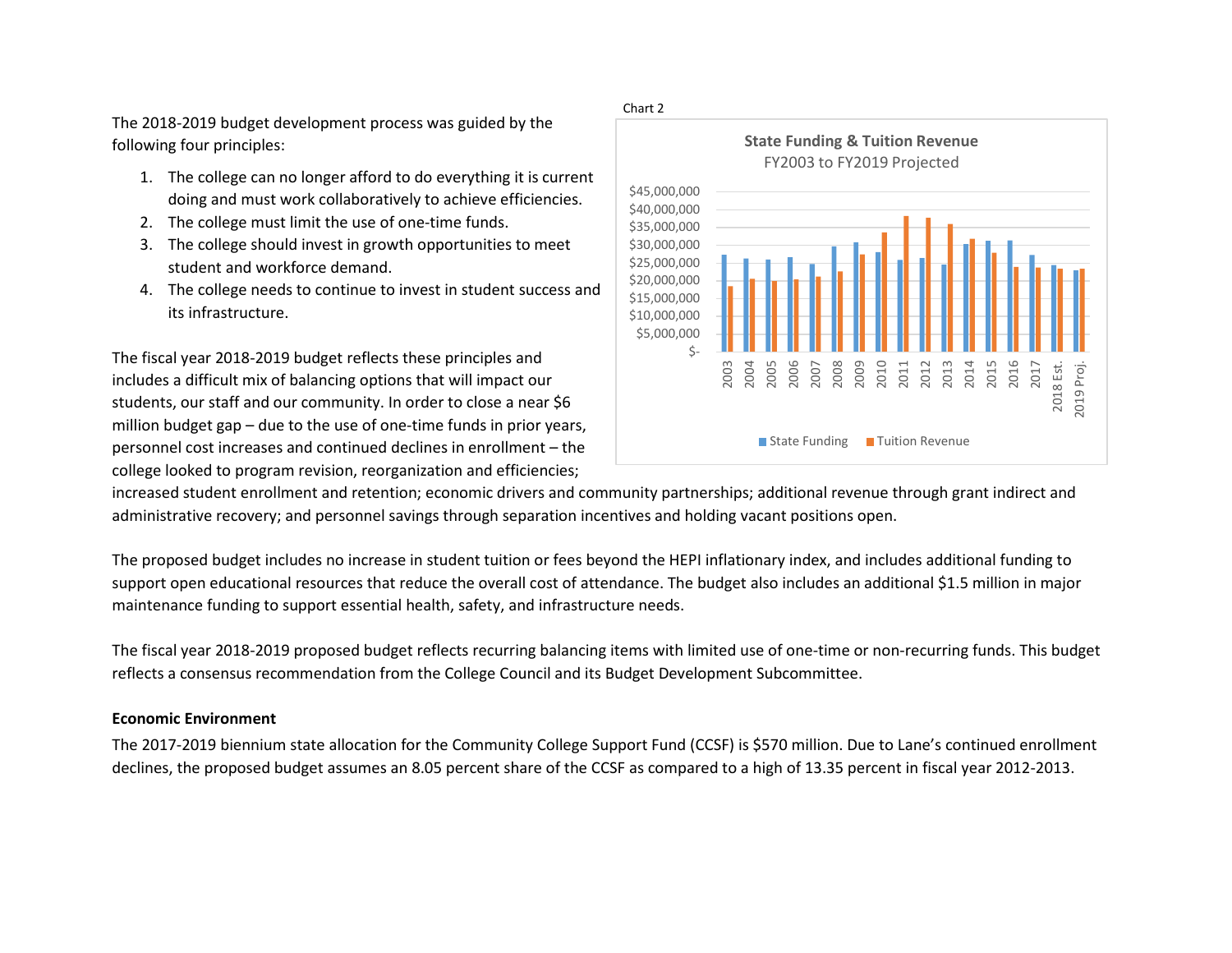Based on current enrollment and activity levels, the projected current year (FY18) general fund operating deficit is \$3.3 million. The proposed budget projects the general fund June 30, 2018 fund balance to be \$7.5 million, which is 8.44 percent of expenditures. As required by Board Policy 245, when the college's ending fund balance falls to 9 percent or less, the college needs to adopt a plan to replenish the ending fund balance to 10 percent within two years. An adequate fund balance is necessary to provide cash for first quarter payroll and operations, allow for emergency or unexpected events, support the college's overall financial position and bond rating, and to prevent the need for costly short-term borrowing. An adequate fund balance is at risk if enrollment continues to decline and the fund balance is not replenished. Without sustainable revenue growth or further expense reductions, the college may likely face the need to borrow funds to meet payroll requirements in the first quarter of FY20.

The college prudently funded a PERS reserve account in 2004, and increased it in 2005 and 2010, in anticipation of rate increases. The college utilized \$860K of this reserve in FY18 and again in FY19 to stabilize OPE rates. The 2019-2021 Biennial PERS Advisory Rates are projected to add an additional \$2M or a 4% rate increase. The estimated ending PERS reserve fund balance for FY19 is \$3.8 million. PERS cost escalation is an ongoing budget challenge for the college.

It is important to note the impact of declining enrollment on the enterprise fund (fund VI). The enterprise fund consists of the Titan Store, Campus Food Services, the Center for Meeting and Learning, Titan Court housing, and the International Student Program. The proposed budget projects the enterprise fund balance to be \$4.87 million on July 1, 2018, due primarily to the International Student Program. If left unchecked, fund VI balances will become unable to support operating costs as early as FY20. The college is working with these enterprise activities to develop plans for assuring financial stability in the near term.

Although Lane is experiencing a decline from enrollment gains at the height of the recession, the need for our services remains strong as we continue to serve over 8,100 full time equivalent students seeking academic transfer, career technical education, foundational skills and lifelong learning opportunities. We remain steadfast in supporting our goals of providing affordable, accessible and comprehensive educational opportunities; supporting the needs of our community; maintaining adequate compensation and benefits for employees; and, meeting essential operating requirements of the college.

## **General Fund Budget for Fiscal Year 2018-2019**

This budget reflects the continued reality of the transition from public funding to a combination of public and private funding sources. Expenses must be firmly linked to and limited by revenue to provide a financially sustainable model for the reliable and comprehensive access to education to meet our community needs. The proposed general fund budget for 2018-2019 is \$88.8 million, a 1.1 percent increase from the 2017-2018 budget. Budgeted tuition and fee revenues are \$29.26 million, reflecting an inflationary tuition rate increase and 2 percent enrollment increase. State revenue decreased 3.3 percent year-over-year, from \$24.3 million to an estimated \$23.5 million. Even with reductions